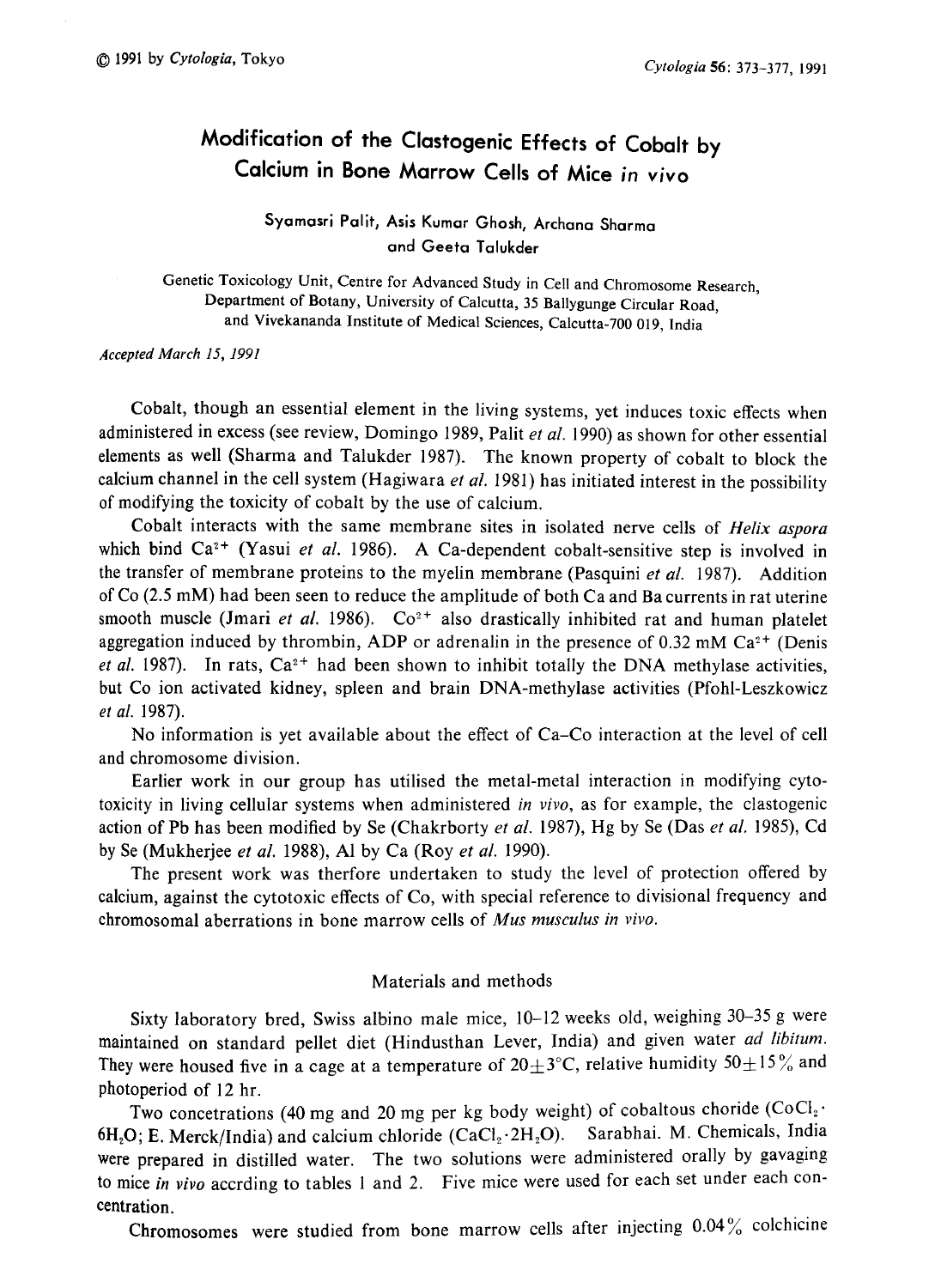

Figs. 1, 2. Chromatid breaks induced by cobaltous chloride (ca.  $\times$  2000).

into each mouse intraperitoneally, 90min before cervical dislocation. The marrow of femur bones after dissection were aspirated and flushed into  $1\%$  sodium citrate, incubated at 37°C for 15-18 min and fixed in 1:3 acetic acid-ethanol. Flame dried slides were prepared and finally stained with dilute giemsa solution (see Sharma et al. 1980, Preston et al. 1987), 250 well spread metaphase plates and 3000 cells were scanned for chromosomal aberrations and mitotic index respectively for each experimental set A to F.

Statistical analysis was carried out fol lowing analysis of variance (ANOVA) test followed by Duncan's new multiple range test (Kotz and Johnson 1982) with the help of Harter's table (Harter 1960) for multiple comparison.

## Results and discussions

The combined effects of administration of chlorides of calcium and cobalt (two doses in equal proportions) in mice on the frequency of dividing cells, total chromoso mal aberrations as well as aberrant meta phases are shown in tables 3 and 4. Calcium was found to reduce the clastogenicity in duced by both concentrations of cobalt as

| <b>Treatment chemicals</b>              | Experimental<br>set |                | Concentrations<br>mg/kg body weight |                   |
|-----------------------------------------|---------------------|----------------|-------------------------------------|-------------------|
|                                         |                     |                | CoCl <sub>2</sub>                   | CaCl <sub>2</sub> |
| Distilled water alone                   | A                   |                |                                     |                   |
|                                         | $\bf{B}$            | B <sub>1</sub> | 20                                  |                   |
| $CoCl2·6H2O$ alone                      |                     | $B_{2}$        | 40                                  |                   |
|                                         |                     | $C_1$          |                                     | 20                |
| $CaCl9·2H9O$ alone                      | $\mathsf{C}$        | $C_{2}$        |                                     | 40                |
|                                         |                     | $D_1$          | 20                                  | 20                |
| Simultaneous feeding of $CaCl2 + CoCl2$ | D                   | $D_{\alpha}$   | 40                                  | 40                |
|                                         |                     | $\mathbf{E}_1$ | 20                                  | 20                |
| $CoCl2$ followed by $CaCl2$ after 2 hr  | E                   | $E_{2}$        | 40                                  | 40                |
|                                         |                     | $F_{1}$        | 20                                  | 20                |
| CaCl, followed by CoCl, after 2 hr      | $\mathbf{F}$        | $F_{2}$        | 40                                  | 40                |

Table 1.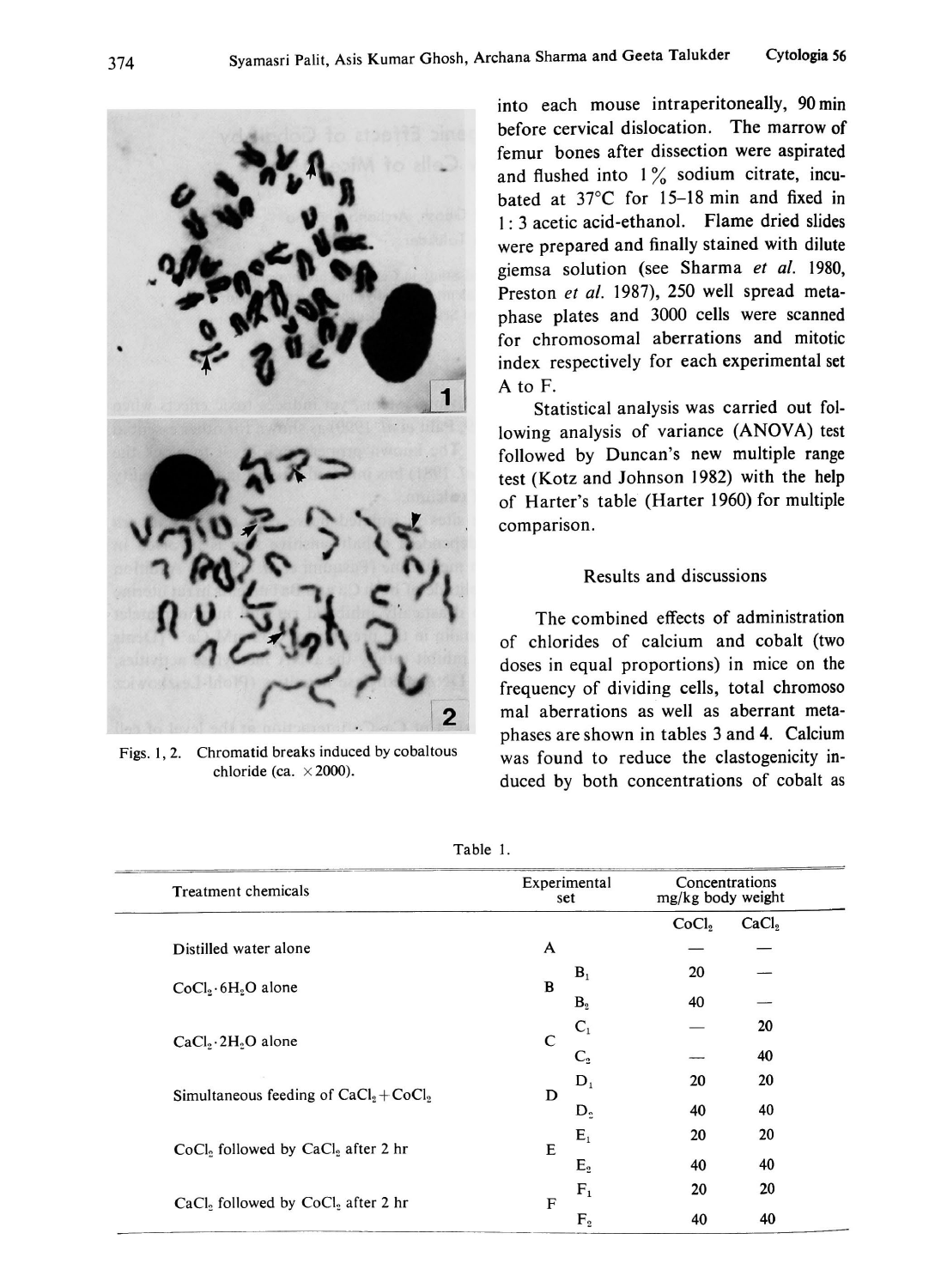| CoCl <sub>2</sub> ·6H <sub>2</sub> O | a a construction of the contract of the construction of the construction of the construction of the construction of the construction of the construction of the construction of the construction of the construction of the co | Amounts of |       | contract and the contract of the con- |  |
|--------------------------------------|--------------------------------------------------------------------------------------------------------------------------------------------------------------------------------------------------------------------------------|------------|-------|---------------------------------------|--|
|                                      | CaCl <sub>2</sub> ·2H <sub>2</sub> O                                                                                                                                                                                           | LΩ         | . a   | Co:Ca                                 |  |
| 40                                   | 40                                                                                                                                                                                                                             | 9.907      | 10.88 | 1:1.1                                 |  |
| 20                                   | 20                                                                                                                                                                                                                             | 4.953      | 5.44  | 1:1.1                                 |  |

Table 2. Concentration of metals as mg/kg body weight

Table 3. Effect of acute exposure to  $CoCl<sub>2</sub>$  and  $CaCl<sub>2</sub>$  on mice bone marrow chromosomes<sup>a)</sup>

| Experimental<br>set | Mitotic Index<br>(M. I.)             | Aberrant Metaphases<br>(A. M.)<br>(mean $\pm$ S, D,) | Total chromosomal aberrations (CA) |                    |    |                    |        |  |
|---------------------|--------------------------------------|------------------------------------------------------|------------------------------------|--------------------|----|--------------------|--------|--|
| (as per table 1)    | $(\text{mean} + \text{S}, \text{D})$ |                                                      | Gʻ                                 | $G^{\prime\prime}$ | B′ | $B^{\prime\prime}$ | others |  |
| А                   | $4.33 + 2.05*$                       | $1.8 + 0.83*$                                        |                                    |                    |    |                    |        |  |
| В,                  | $3.19 + 0.53$                        | $6.8 + 1.30$                                         | 4                                  |                    | 10 |                    | 14     |  |
| C,                  | $5.00 + 0.45*$                       | $4 + 1.58*$                                          | 8                                  |                    | 6  |                    |        |  |
| D,                  | $3.33 + 0.66$                        | $4.6 + 2.70*$                                        | 14                                 |                    |    |                    |        |  |
| $E_{1}$             | $3.32 \pm 1.52$                      | $6.6 + 1.14$                                         | 16                                 |                    | 20 |                    |        |  |
| F.                  | $4.23 + 0.79*$                       | $4.2 + 1.30*$                                        | 14                                 |                    |    |                    |        |  |

<sup>(i)</sup> Dose: Cobaltous chloride—20 mg/kg b, w. (Co content 4.95 mg/kg b, w. Calcium choloride- $20 \text{ mg/kg}$  b. w. (Ca content 5.44 mg/kg b. w.)

\*  $P \le 0.05$  as compard with B<sub>1</sub> following ANOVA test and Duncan's multiple range test.

 $G'$ ,  $G''$  = Chromatid and isochromatid gaps; B', B'' = Chromatid and isochromatid breaks; others = polyploids, pulverized cells.

| Table 3A. |  | Duncan's moultiple range test <sup>®</sup> |  |  |  |
|-----------|--|--------------------------------------------|--|--|--|
|-----------|--|--------------------------------------------|--|--|--|

| Mitotic Index | Treatment set | в.  | E,   |      |     |      |
|---------------|---------------|-----|------|------|-----|------|
|               | Sample Mean   | 319 | 3.32 | 3.33 | 433 | 5.00 |
| Chromosomal   | Treatment set |     |      |      |     | D    |
| aberration    | Sample Mean   |     |      |      |     |      |

Straight lines denote there is no significant differences between the underlined experimental sets at  $P=0.05$ level

Table 4. Effect of acute exposure to  $CoCl<sub>2</sub>$  and  $CaCl<sub>2</sub>$  on mice bone marrow chromosomes<sup>b)</sup>

| Experimental<br>Mitotic Index<br>(M, I)<br>set<br>$(\text{mean} \pm S, D.)$ |                               | Aberrant Metaphases | Total chromosomal aberrations (CA) |    |                    |        |    |  |
|-----------------------------------------------------------------------------|-------------------------------|---------------------|------------------------------------|----|--------------------|--------|----|--|
|                                                                             | (A. M.)<br>(mean $\pm$ S. D.) | G'                  | $G^{\prime\prime}$                 | Bʻ | $B^{\prime\prime}$ | others |    |  |
| A                                                                           | $4.33 + 2.05*$                | $1.80 + 0.83*$      |                                    |    |                    |        |    |  |
| B,                                                                          | $2.62 + 0.57$                 | $9.8 + 3.76$        | 11                                 |    | 14                 |        | 21 |  |
| $\mathbf{C}_2$                                                              | $5.23 + 0.62*$                | $5.60 + 1.67*$      | 11                                 |    | 4                  |        | 12 |  |
| D,                                                                          | $2.81 \pm 0.75$               | $6.20 + 2.04*$      | 13                                 | 2  | 11                 | 4      |    |  |
| $E_{2}$                                                                     | $2.08 + 0.65$                 | $8.40 \pm 1.52$     | 23                                 |    | 16                 |        |    |  |
| F.                                                                          | $3.94 \pm 0.27*$              | $7.20 + 1.49*$      | 21                                 |    | 15                 |        |    |  |

b) Dose: Cobaltous choloride 40 mg/kg b. w. (Co content 9.907 mg/kg b. w.) Calcium chloride 40mg/kg b. w. (Ca content 10.88mg/kg b. w.)

\*  $P \le 0.5$  as compared with B<sub>2</sub> following ANOVA test and Duncan's multiple range test.

Table 4A. Duncan's multiple range test<sup>b)</sup>

| Mitotic Index             | Experimental set                | Е.    | $\mathbf{B}_{2}$ | D.         | r.         |            |            |  |
|---------------------------|---------------------------------|-------|------------------|------------|------------|------------|------------|--|
|                           | Sample Mean                     | 2.008 | 2.618            | 2.807      | 3.935      |            | 5.233      |  |
| Chromosomal<br>aberration | Experimental set<br>Sample Mean | l.80  | $C_{2}$<br>5.60  | D.<br>6.20 | Η,<br>7.20 | Ŀ.<br>8.40 | в.<br>9.80 |  |

Straight line denotes there is no significant differences between the underlined experimental sets.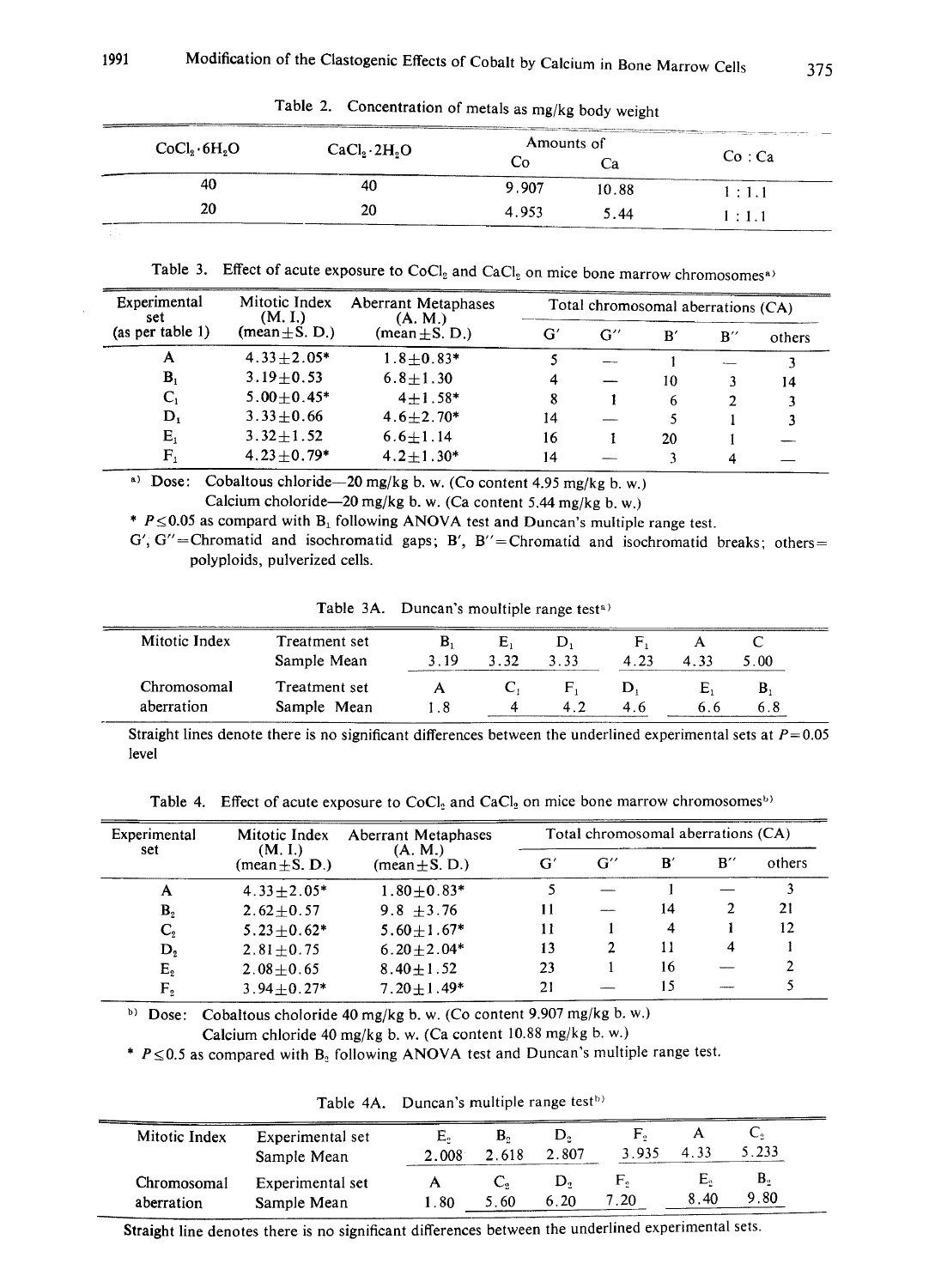was shown by a decrease in the number of abnormal cells.

The frequency of aberrant metaphases was maximum in the animals fed both doses of CoCl<sub>2</sub> alone taking all the treatments into consideration (Tables 3, 4).

Of the three combinations (D. F. E.) the first two at both lower and higher doses reduced significantly the number of aberrant cells as compared to the same concentration of CoCl, given singly (Tables 3, 4). Higher concentrations of  $CaCl<sub>2</sub>$  gave maximum protection when administered simultaneously  $(D_2)$  with CoCl<sub>2</sub>, while lower concentrations gave similar portection when given simultaneously  $(D_1)$  as well as *before*  $(F_1)$  CoCl<sub>2</sub>.

When calcium chloride was fed two hours after cobalt chloride in both protocols  $E_1$  and  $E<sub>2</sub>$ , there was no reduction in the percentage of abnormalities induced by CoCl<sub>2</sub>. Therefore, post-administration of calcium failed to reduce the clastogenic effect of cobalt on chromosomes.

Comparing the experimental protocols, the frequency of dividing cells was highest in the animals fed CaCl<sub>2</sub> alone (Tables 3 and 4). Both lower and higher doses of CaCl<sub>2</sub>, when administered two hours before  $CoCl<sub>2</sub>$ , reduced significantly the mitostatic effect of  $CoCl<sub>2</sub>$  but not when given simultaneously. The observation that  $CaCl<sub>2</sub>$  could enhance the divisional frequency can be attribted from the property of  $Ca^{2+}$  to stimulate  $G_0$ -S transition, activating to the  $G_1$  and  $G_2$  phases and mitosis (Whitfield *et al.* 1966, Whitfield 1982, Izant 1983, Hepler 1985). Though the exact mechanism of action of Ca in stimulating DNA synthesis is not known, yet  $Ca^{2+}$  ion might share the role of natural condensing agents, initiating cell division by promoting coiling and aggregation of chromosomes, possibly by combining with the phos phate group of the DNA molecule (Fujita and Nakao 1988). Calcium is also suggested to be necessary to mintain the activity of DNA polymerase (Zwierchowski et al. 1984).

The fact that post-administration of calcium failed to reduce both mitostatic and clas togenic action of  $CoCl<sub>2</sub>$  may be due to the competition of cobalt with calcium efflux and influx (Lando et al., 1986, Boissonneault 1985). The action of divalent cations, such as  $\text{Co}^{2+}$  as inhibitors of  $Na^+/Ca^{2+}$  exchanger, in cultured arterial smooth muscle was correlated with the closeness of the crystal ionic radius of that of  $Ca^{2+}$  (Smith *et al.* 1987). Therefore, the antagonism of Ca to cobalt clastogenicity may depend on the competition between the two ions and the success of the former in overcoming the barrier afforded by Co on Ca channel.

#### Summary

The interaction between cobaltous chloride and calcium chloride was observed using as endpoints mitotic index and frequency of chromosomal abonrmalities. The two salts were administered orally to laboratory-bred male mice in vivo singly or one followed by the other or both simultaneously. Chromosomes were studied from bone marrow preparations after 24 hr. In all cases, the administration of  $CaCl<sub>2</sub>$  two hours before  $CoCl<sub>2</sub>$  protected against the clastogenic effects of the latter to a significant extent. Simultaneous feeding of the two salts reduced the damage by  $CoCl<sub>2</sub>$  only when  $CaCl<sub>2</sub>$  was given in a higher concentration. The reduction of clastogenicity of cationic cobalt by calcium has been attribited to the com petition between the two ions. This report of the use of  $Ca<sup>2+</sup>$  in reducing the clastogenicity of  $Co<sup>2+</sup>$  is a new one.

#### Acknowledgements

The authors are grateful to Professor A. K. Sharma, Programme Co-ordinator, Centre for Advaned Studies in Cell and Chromosome Research, Department of Botany, University of Calcutta for facilities and encouragement and to the Council of Scientific and Industrial Research and the University Grants Commission for financial assistance.